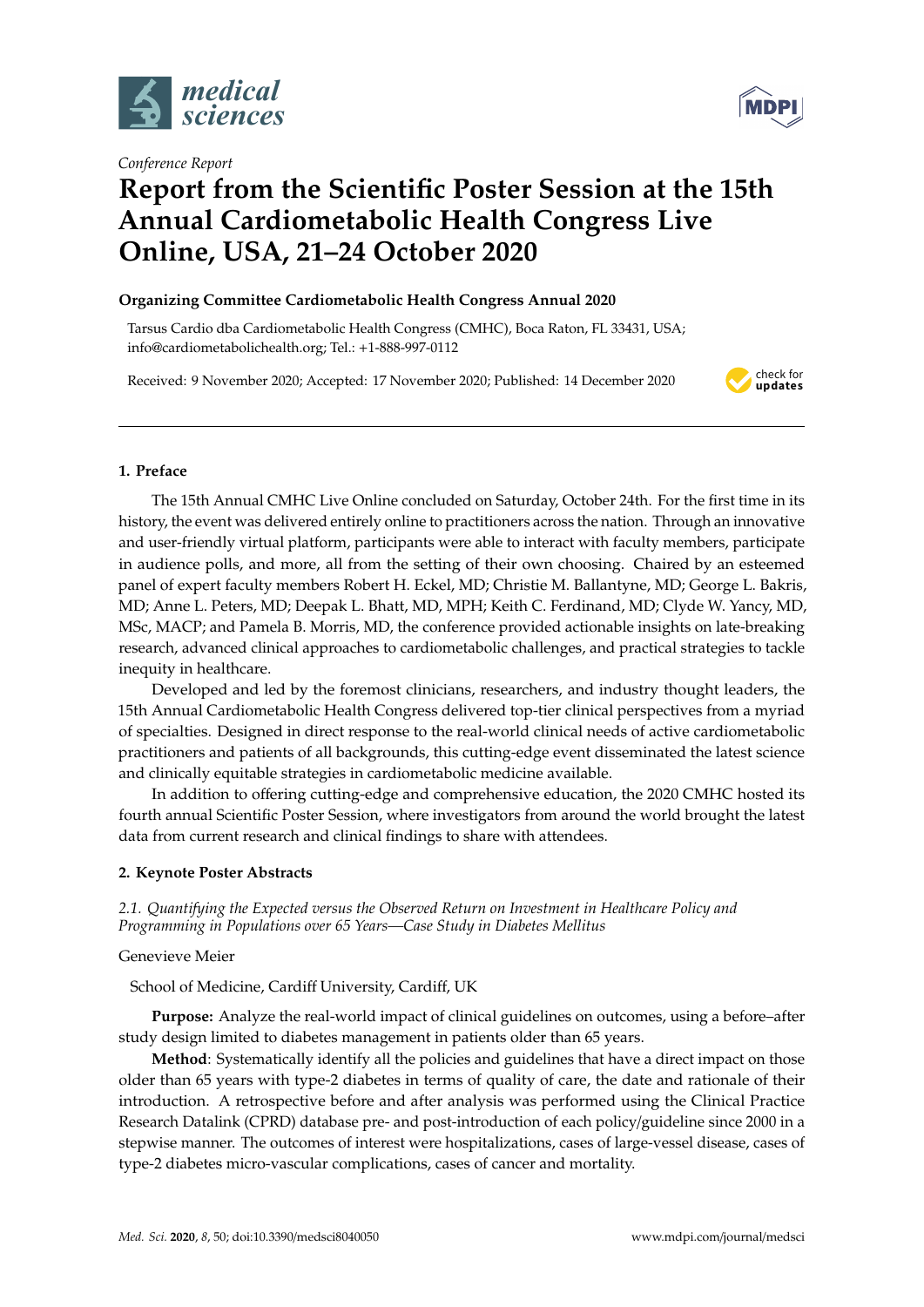**Results**: Guideline 2002 had no impact on large-vessel disease events or cancers, however, it did have a negative impact on hospitalizations, (HR = 1.34,  $p = 0.025$ ), as well as on mortality (HR = 4.14, *p* < 0.001). Guideline 2008 had no impact on hospitalizations, however it did have a positive impact on large-vessel disease (HR = 0.85, *p* = 0.01), cancers (HR = 0.77, *p* = 0.009) and mortality (HR = 0.63, *p* < 0.001). Nonetheless, rates did not return to pre-2002 levels for mortality. Guideline 2012 had no meaningful impact on hospitalizations, cases of large-vessel disease, cases of cancer or mortality. All guidelines were associated with an increase in microvascular complications.

**Conclusions**: Guidelines for type-2 diabetes since 2000 have not been successful overall in improving patient care and other important outcomes such as hospitalizations, cases of large-vessel disease, cases of cancer and mortality. Before and after real-world studies could assist in the review of guidelines and in their ongoing development.

## *2.2. Obesity Perception and Primary Care Interventions in Patients Who Were Referred to the Internal Medicine Outpatient Clinic of the Hospital Universidad del Norte (HUN)*

Eder Augusto Hernandez Ruiz <sup>1</sup>, Juan Gabriel Acosta Velez <sup>2</sup> and Daniela Lucia Varela Pareja <sup>3</sup>

<sup>1</sup> Obesity and Metabolic Syndrome Clinic, Hospital Universidad del Norte, Barranquilla, Atlántico, Colombia

<sup>2</sup> Health Sciences Education, McMaster University, Hamilton, ON, Canada

<sup>3</sup> Obesity and Metabolic Syndrome Clinic, Hospital Universidad del Norte, Barranquilla, Atlántico, Colombia

**Purpose**: To identify patient's perception about their weight, as well as interventions carried out in primary care to achieve a healthy weight and lifestyle modification.

**Method**: This was a cross-sectional descriptive observational study. Overweight and obese patients referred to the Internal Medicine outpatient clinic at HUN were included. The patients were asked to fill a questionnaire inquiring about self-perception of weight and their opinion regarding interventions such as nutritional assessment, exercise prescription and other weight loss strategies.

**Results**: One hundred patients were included; 66% were women, 46% were obese, only 14% had a prior diagnosis of overweight/obesity, and this was the main reason for the referral in 9%. In total, 84% of the patients perceived obesity as a disease, while 78% considered losing weight was their responsibility. A remarkable 70% of the participants had received no education on implementing lifestyle changes from primary care; 10% were on weight loss medications. The barriers identified for losing weight are the low introspection of the disease (26%) and having an inadequate diet (30%) and lack of information (30%).

**Conclusions**: Even though most of the respondents perceive obesity as a disease, a high percentage did not have healthy habits (such as a carbohydrate rich diet) and the majority of patients lacked education about weight loss. Obesity is an unrecognized problem in our community with only 9% of the patients referred for specific weight assessment.

## *2.3. Correlation of Hyperuricemia with Left Ventricular Ejection Fraction, Risk Factors for and Documented Coronary Artery Disease in Patients Admitted with Acute Heart Failure*

John Leso  $^1$ , Wafic Itani  $^1$ , Misak Harutyunyan  $^1$ , Hiren Patel  $^2$  and Mikhail Torosoff  $^2$ 

<sup>1</sup> Department of Internal Medicine, Graduate Medical Education Office, Albany Medical College, 43 New Scotland Avenue, Albany, NY, USA

<sup>2</sup> Department of Cardiology, Albany Medical College, 43 New Scotland Avenue, Albany, NY, USA

**Purpose**: Hyperuricemia has been associated with increased cardiovascular mortality and readmissions in patients with congestive heart failure (CHF) and increased incidence of coronary artery disease (CAD) in the general population. However, it is unclear whether hyperuricemia is a cause or a marker for CAD and CHF risk factors such as hypertension, dyslipidemia, and diabetes.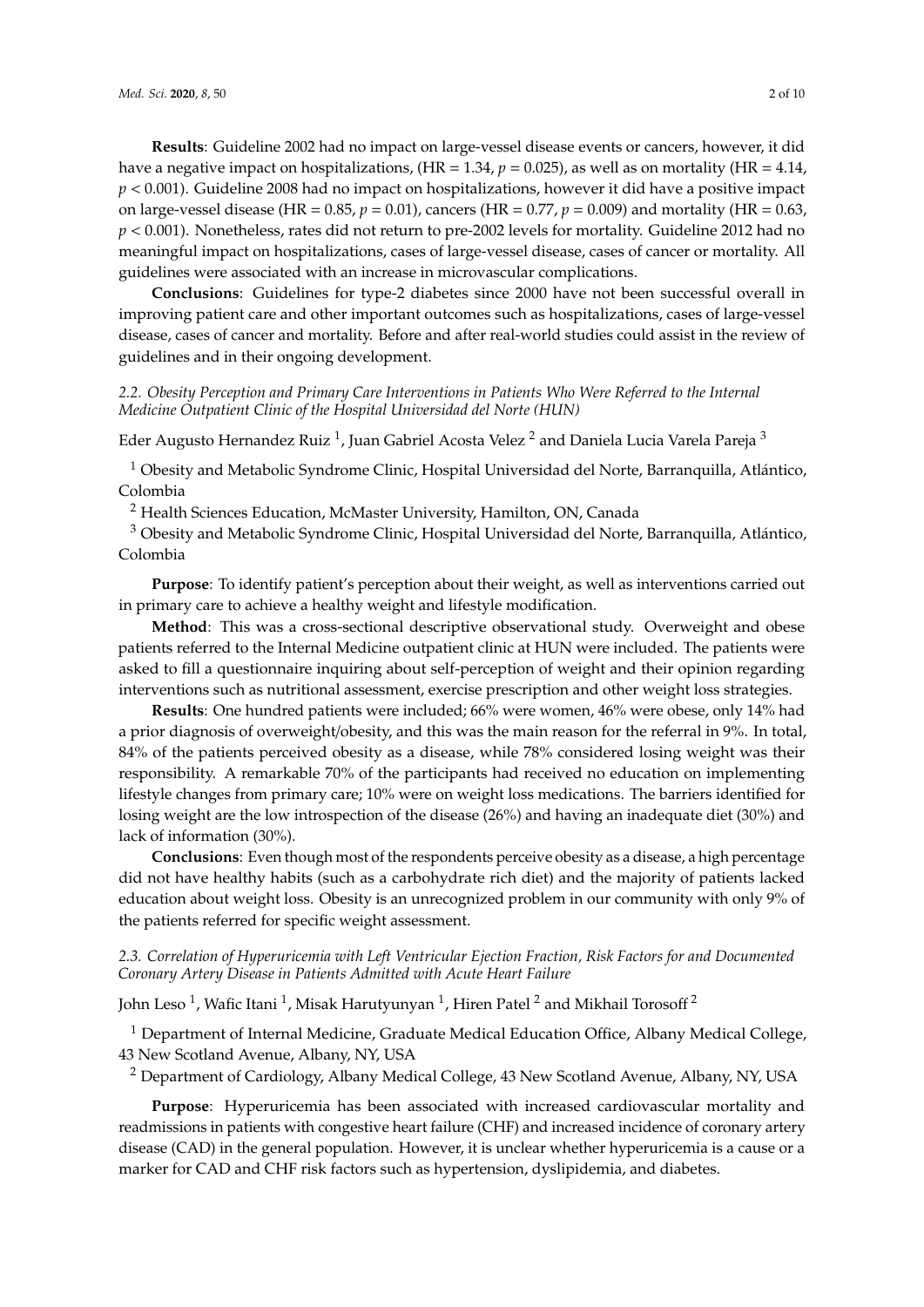**Method**: Hyperuricemia has been associated with increased cardiovascular mortality and readmissions in patients with congestive heart failure (HF) and increased incidence of coronary artery disease (CAD) in the general population. However, it is unclear whether hyperuricemia is a cause or a marker for CAD and CHF risk factors such as hypertension, dyslipidemia, and diabetes.

**Results:** Of 586 patients, 39% (226) were females, 68 (+/−15) years old on average, 40% (236) with history of diabetes, 70% (410) with treated hypertension, 47% (275) with history of coronary artery disease, and 37% (218) with history of chronic kidney disease (CKD), including those on hemodialysis. Hyperuricemia was not associated with increased prevalence of diabetes, hyperlipidemia, hypertension, or prior known CKD. However, prevalence of decreased GFR <60 mL/min was significantly higher in hyperuricemia (UAQ1 46%, UAQ2 66%, UAQ3 79%, and UAQ4 74%, *p* = 0.011). Prevalence of CAD documented by history, stress testing, or CT scanning was not affected by hyperuricemia (UAQ1 58%, UAQ2 54%, UAQ3 57%, and UAQ4 60%, *p* = 0.848), but there was increased prevalence of decreased <40% LV ejection fraction in CHF patients with hyperuricemia (UAQ1 29%, UAQ2 46%, UAQ3 48%, and UAQ4 54%,  $p = 0.039$ ).

**Conclusions**: In patients admitted with acute heart failure, hyperuricemia is associated with reduced LV ejection fraction and decreased renal function, independently of traditional CAD risk factors. Further studies of this subject and whether this association can be modified by uric acid lowering medications are needed.

#### *2.4. Factors Associated with Disparities in Appropriate Statin Therapy in an Outpatient Inner City Population*

Sana Rashid <sup>1</sup>, Giselle A. Suero-Abreu <sup>1</sup>, Aris Karatasakis <sup>1,2</sup>, Maciej Tysarowski <sup>1</sup>, Analise Y. Douglas <sup>1,3</sup>, Richa Patel <sup>4</sup>, Emaad Siddiqui <sup>5</sup>, Aishwarya Bhardwaj <sup>6</sup>, Christine M. Gerula <sup>6</sup> and Daniel Matassa <sup>1</sup>

<sup>1</sup> Department of Medicine, Rutgers New Jersey Medical School, Newark, NJ 07103, USA

<sup>2</sup> Department of Medicine, Division of Cardiology, University of Washington, Seattle, WA 98195, USA

<sup>3</sup> Division of Cardiology, Department of Medicine, University of Connecticut, Hartford Hospital, Hartford, CT 06102, USA

<sup>4</sup> Department of Medicine, Icahn School of Medicine at Mount Sinai, New York, NY 10029, USA

<sup>5</sup> Department of Medicine, NYU Langone Medical Center, New York, NY 10016, USA

<sup>6</sup> Division of Cardiology, Department of Medicine, Rutgers New Jersey Medical School, Newark, NJ 07103, USA

**Purpose:** Appropriate lipid-lowering therapies are essential for the primary and secondary prevention of atherosclerotic cardiovascular disease (ASCVD). The aim of this study is to identify discrepancies between cholesterol management guidelines and current practice in an underserved population, with a focus on statin treatment.

**Method:** We reviewed the records of 1042 consecutive patients seen between August 2018 and August 2019 in an outpatient academic primary care clinic. Eligibility for statin and other lipid-lowering therapies was determined based on the 2018 American Heart Association and American College of Cardiology multisociety guideline on the management of blood cholesterol.

**Results:** Among 464 statin-eligible patients, age was  $61.1 \text{ Å} \pm 10.4$  years and  $53.9\%$  were female. Most patients were Black (47.2%), followed by Hispanic (45.7%), and White (5.0%). Overall, 82.1% of patients were prescribed a statin. Statin-eligible patients who qualified based only on a 10-year ASCVD risk >7.5% were significantly less likely to be prescribed a statin (32.8%, *p* < 0.001). After adjustment for gender and health insurance status, appropriate statin treatment was independently associated with age > 55 years (OR = 4.59 (95% CI 1.09–16.66), *p* = 0.026), hypertension (OR = 2.38 (95% CI 1.29–4.38), *p* = 0.005) and chronic kidney disease (OR = 3.95 (95% CI 1.42–14.30), *p* = 0.017). Factors independently associated with statin undertreatment were Black race (OR =  $0.42$  (95% CI) 0.23–0.77),  $p = 0.005$ ), and statin-eligibility based solely on an elevated 10-year ASCVD risk (OR =  $0.14$ ) (95% CI 0.07–0.25),  $p < 0.001$ ). Hispanic patients were more likely to be on appropriate statin therapy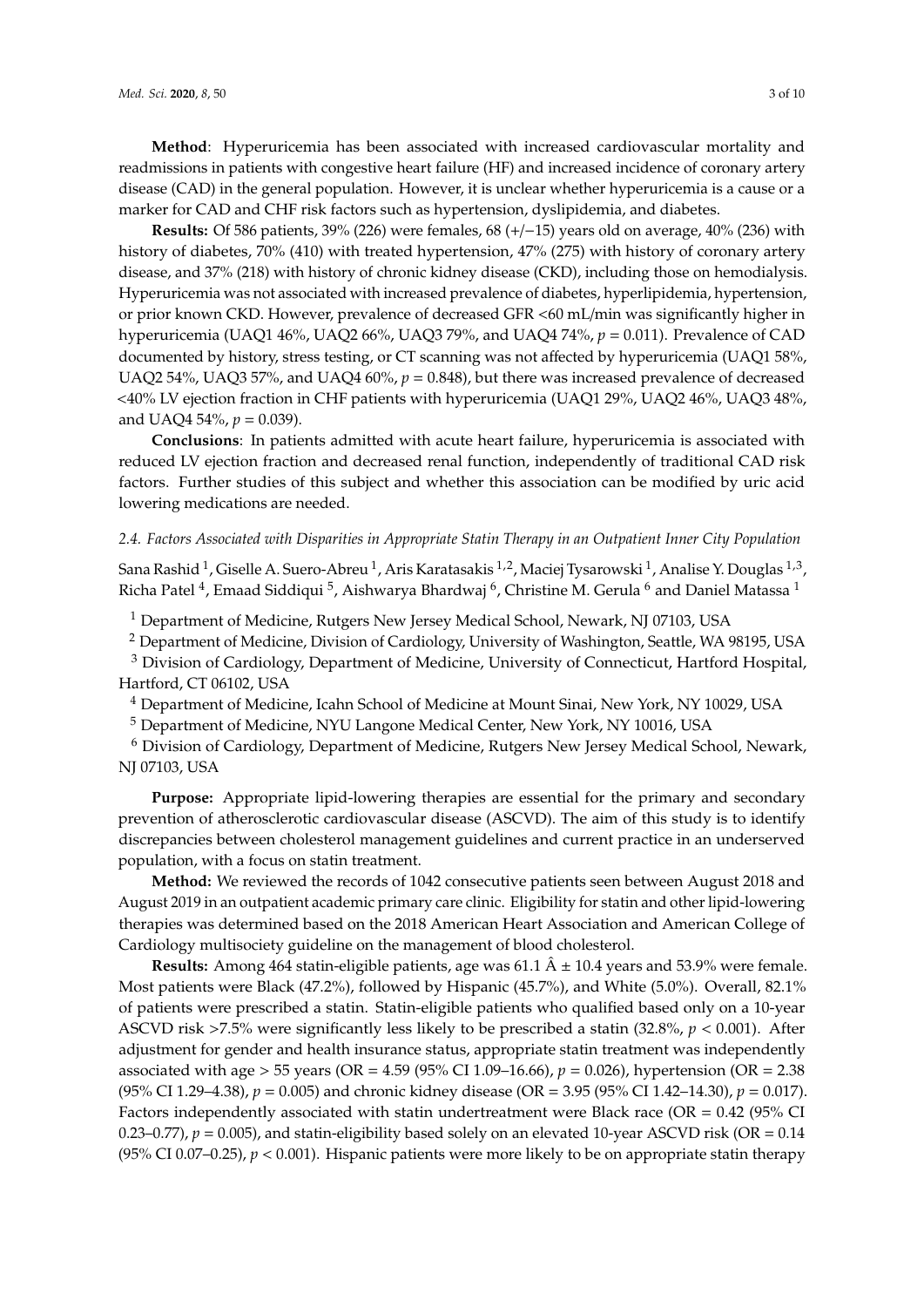when compared to Black patients (86.8% vs. 77.2%). Only 26.2% of patients on statins had follow-up cholesterol levels for monitoring treatment efficacy.

**Conclusions:** Statin underprescription was seen in approximately one out of five eligible patients, and was independently associated with Black race, younger age, fewer comorbidities, and eligibility via 10-year ASCVD risk only. Hispanic patients were more likely to be on appropriate statin therapy compared to Black patients.

*2.5. Patiromer to Enable Spironolactone in Patients with Resistant Hypertension and Chronic Kidney Disease (AMBER): Results in the Prespecified Subgroup with Diabetes*

Rajiv Agarwal <sup>1</sup>, Patrick Rossignol <sup>2</sup>, Susan Arthur <sup>3</sup>, Ansgar Conrad <sup>3</sup>, William B. White <sup>4</sup> and Bryan Williams <sup>5</sup>

- <sup>1</sup> Indiana University School of Medicine, Indianapolis, IN, USA
- <sup>2</sup> University of Lorraine and FCRIN INI-CRCT, Nancy, France
- <sup>3</sup> Relypsa, Inc., a Vifor Pharma Group Company, Redwood City, CA, USA
- <sup>4</sup> University of Connecticut School of Medicine, Farmington, CT, USA
- <sup>5</sup> University College London (UCL), London, UK

**Purpose**: Spironolactone (SPIRO) reduces BP in patients with resistant hypertension (RHTN); however, its use in patients with advanced chronic kidney disease (CKD) is often limited by hyperkalemia. In AMBER, patiromer enabled more persistent use of SPIRO in patients with RHTN and CKD. As SPIRO is recommended in RHTN, and diabetes mellitus (DM) increases hyperkalemia risk, we report results in prespecified subgroups with Type 1 or 2 DM and without DM.

**Method**: AMBER was a randomized, double-blind, placebo (PBO)-controlled trial in adults with RHTN and eGFR 25 to  $\leq$ 45 mL/min/1.73m<sup>2</sup>. Patients were assigned (1:1) to PBO or patiromer at a starting dose of 8.4 g once daily, and SPIRO 25 mg once daily. Dose titrations were permitted after 1 week for patiromer/PBO to address hyperkalemia or hypokalemia: upward adjustment to 16.8 g QD, and then 25.2 g QD for local laboratory serum  $K+ >5.1$  mEq/L, and downward adjustment for serum K+ <4.0 mEq/L. Dose of SPIRO was increased to 50 mg QD at week 3 in patients with serum K+ ≤5.1 mEq/L if systolic AOBP remained ≥120 mmHg. The primary endpoint (between-group difference at week 12 in the percent of patients on SPIRO) was assessed prospectively in prespecified subgroups by DM status.

**Results**: Overall, 295 patients were randomized, 145 (49%) with DM and 150 (51%) without DM. Baseline mean (SD) serum K+ (mEq/L) was 4.76 (0.34) in patients with DM and 4.67 (0.39) in patients without DM. Significantly more patients treated with patiromer than with PBO remained on SPIRO at week 12. In the subgroup with DM, 83.6% of patients receiving patiromer remained on SPIRO at week 12 compared with 65.3% of patients receiving PBO (between-group absolute difference = 18.3%, 95% confidence interval (CI) 4.4−32.2; *p* = 0.0111). In the subgroup without DM, 87.8% of patients receiving patiromer remained on SPIRO at week 12, compared with 67.1% of patients receiving PBO (between-group absolute difference = 20.7%, 95% CI 7.8−33.7; *p* = 0.0024). The least squares mean (SE) cumulative SPIRO dose in both subgroups was higher with patiromer than PBO, by 438.7 (177.7) mg in the subgroup with DM and 317.8 (175.0) mg in the subgroup without DM. Adverse events occurred in 61% (PBO) and 60% (patiromer) of patients with DM and in 46% (PBO) and 51% (patiromer) of patients without DM. Four patients had serum magnesium <1.4 mg/dL between baseline and week 12 (none < 1.2 mg/dL), including three with DM (1 PBO, 2 patiromer) and one without DM (patiromer) patients. In two of these patients with DM, serum magnesium was below the lower limit of normal (LLN; 1.8 mg/dL) at baseline. None of these patients had cardiac arrhythmias temporally associated with low magnesium levels, neuromuscular abnormalities, or serum K+ below the LLN (3.5 mEq/L).

**Conclusions**: Patiromer enabled more patients with advanced CKD and RHTN to continue treatment with SPIRO, regardless of DM status.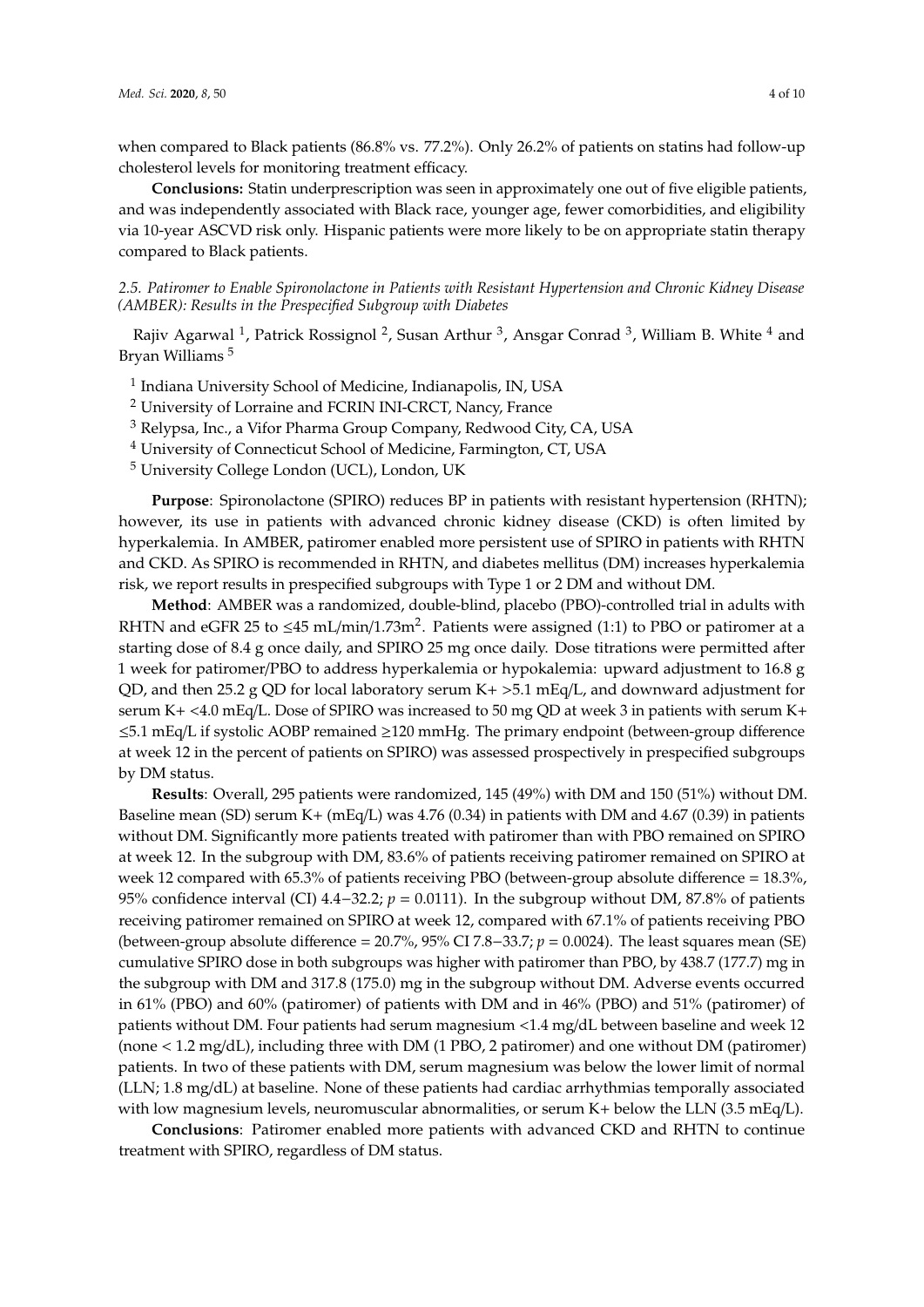#### *2.6. Hospital and Emergency Department Utilization in US Veterans with Hyperkalemia*

Csaba P. Kovesdy <sup>1</sup>, Elvira O. Gosmanova <sup>2</sup>, Steven D. Woods <sup>3</sup>, Jeanene J. Fogli <sup>3</sup>, Christopher G. Rowan <sup>4</sup>, Jared L. Hansen <sup>5</sup> and Brian C. Sauer <sup>5</sup>

- <sup>1</sup> University of Tennessee, Memphis, TN, USA
- <sup>2</sup> Albany Medical College, Albany, NY, USA
- <sup>3</sup> Relypsa, Inc., a Vifor Pharma Group Company, Redwood City, CA, USA
- <sup>4</sup> COHRDATA, Santa Monica, CA, USA
- <sup>5</sup> Salt Lake City VA Medical Center (IDEAS), Salt Lake City, UT, USA

**Purpose:** Hyperkalemia (HK) is a potentially life-threatening metabolic disorder and a challenging clinical problem for clinicians caring for patients with chronic kidney disease (CKD), diabetes mellitus (DM) and heart failure (HF). HK is common in older patients with cardiorenal comorbidities and often limits the use of guideline recommended Renin Angiotensin Aldosterone System inhibitors (RAASi) medications. Patiromer is a sodium-free, non-absorbed potassium (K+) binder (KB) approved for the treatment of hyperkalemia (HK). Here, we aim to describe electrolyte-related Healthcare Resource Utilization (HRU) in Veterans with HK who initiated patiromer or discontinued RAAS inhibitor (RAASi DC) therapy and were not receiving a KB (1/1/2016–8/30/2018).

**Method**: Using retrospective, observational data, patients utilizing a Veterans Affairs hospital or Emergency Department (ED) during the 6 months prior to the index date were assessed at 1, 3, and 6 months post-index. The index date was the date of patiromer initiation or the date of RAASi DC in patients not receiving a KB (RAASi DC/no KB). All patients had a baseline serum K+  $\geq$ 5.1 mEq/L and HF, DM, or non-dialysis dependent CKD. Follow-up began at index date and ended at first censoring event (discontinuation or switch of index KB, death, end of follow-up, or 6 months post-index). Patients with continuous exposure to patiromer and those who did not restart RAASi were analyzed.

**Results:** In total, 288 and 26,543 patients were included in the patiromer and RAASi DC/no KB groups, respectively. At baseline, the mean age was 70 years (patiromer) and 72 years (RAASi DC/no KB) with the majority of patients being male (98%) and 24% and 15% African-American (patiromer and RAASi DC/no KB groups, respectively). In both cohorts, 83% of patients had DM at baseline, while a higher percentage of patients had advanced CKD, HF and greater utilization of the ED and hospital in the patiromer group. When evaluating patients with an electrolyte-related hospitalization or ED visit in the pre-index period, we observed no electrolyte-related hospitalizations or ED visits in patients with continuous exposure to patiromer at 1, 3, and 6 months post-index. In the RAASi DC/no KB group, 2–5% of patients reutilized the ED or hospital within 6 months.

**Conclusions**: At baseline, more than 80% of both cohorts had a diagnosis of diabetes but in the patiromer cohort a greater percentage of patients had heart failure, advanced CKD, and a higher utilization of the ED and hospital at baseline. We observed that patients continuously exposed to patiromer at 1, 3, and 6 months did not experience any additional utilization of the ED or hospital after initiation of treatment. This is a descriptive observational study so no comparative or causal claims can be made and given the limited number of patiromer users, additional investigation is warranted.

## *2.7. Type-2 Diabetes Medication Utilization—A Regional Health Plan's Analysis of Utilization Since the American Diabetes Association's Treatment Guidelines Update in 2019*

Mark Lorson, Kristen Butterfield, Kayla Sepe, Gokulakrishnan Mahadevan and Sudhir Bansal

Neighborhood Health Plan of Rhode Island and Endocrinologist, Kent Hospital, Smithfield, RI, USA

**Purpose**: The American Diabetes Association (ADA) recently updated their recommendations on treatment guidelines for type-2 diabetes (T2DM). As is the case with most changes to treatment guidelines, it takes time for providers to shift their prescribing patterns. Neighborhood Health Plan of Rhode Island (Neighborhood) is a regional health plan that provides Medicaid, Commercial (through the state's Health Source RI Exchange), and Medicare-Medicaid (MMP or dual eligible) coverage for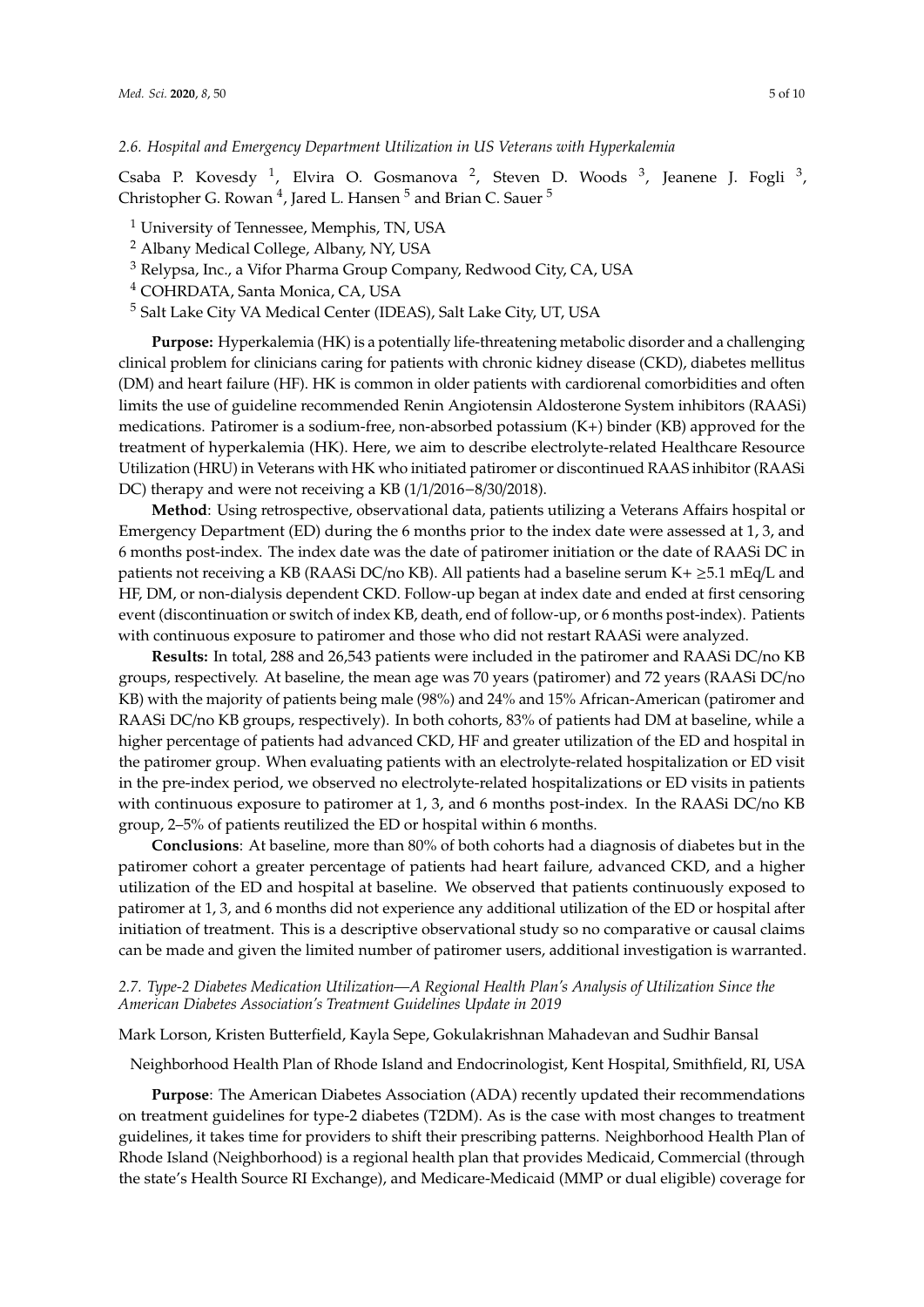Rhode Islanders. In 2019, Neighborhood allowed for greater access on its Medicaid, Commercial, and MMP formularies for sodium-glucose cotransporter-2 inhibitors (SGLT2) and glucagon-like peptide-1 receptor agonist (GLP-1) medications. Since making the formulary updates, Neighborhood wanted to determine how providers and members had responded to the updated treatment guidelines. To achieve this objective, Neighborhood reviewed claims data to determine if SGLT2s or GLP-1s were added to medication regimens. Additionally, Neighborhood wanted to gain knowledge of its provider network's T2DM prescribing patterns in relation to a member's age, chronic kidney disease (CKD) status, or atherosclerotic cardiovascular disease (ASCVD) status. Securing and understanding these results will help Neighborhood determine how best to provide targeted provider education moving forward and, in turn, strengthen Neighborhood's ability to positively impact its member population.

**Method**: Neighborhood analyzed claims data from January 2019 through June 2020 for members with T2DM continuously enrolled in the plan since July 2018. Medication utilization was pulled based on Generic Product Identifier (GPI). Drug Category was based on the medication's mechanism of action. The diagnoses of CKD (N18-N18.7) and ASCVD (G45, I20-I25, I25.10, I60-I66, I67.2, I67.81-I67.84, I69, I70, I73.9-I75, I99, R29.7, Z86.7, Z98.6, Z95.1, Z95.5, Z95.8, and Z95.9) were determined based on claims data submitted with ICD-10 codes during the same time period. Prescriber specialty was identified by how the prescriber was registered within the Pharmacy Benefit Manager's claims system.

**Results**: The analysis showed that 80.5% of members with T2DM identified (n = 7663) were on metformin, 38.2% were on a sulfonylurea, 31.1% were on a long-acting insulin, 12.8% were on a rapid-acting insulin, 10.5% were on a dipeptidyl peptidase-4 inhibitor (DPP-4), 10.3% were on a GLP-1, and 5.6% were on an SGLT2. Of members with CKD ( $n = 1115$ ), 51.6% were on metformin, 48.9% were on a long-acting insulin, 33.5% were on a sulfonylurea, 27.1% were on a rapid-acting insulin, 13.2% were on a DPP-4, 11.4% were on a GLP-1, and 5.5% were on an SGLT2. Of members with ASCVD ( $n = 2625$ ), 71.8% were on metformin, 39.1% were on a long-acting insulin, 36.6% were on a sulfonylurea, 17.5% were on a rapid-acting insulin, 12.6% were on a DPP-4, 10.9% were on a GLP-1, and 6.4% were on an SGLT2. Of members 65 years of age and older ( $n = 1912$ ), 70.4% were on metformin, 37.3% were on a sulfonylurea, 31.5% were on a long-acting insulin, 17% were on a DPP-4, 14.6% were on a rapid-acting insulin, 6% were on a GLP-1, and 4.9% were on an SGLT2. Of members 40 to 64 years of age (n = 5142), 83.7% were on metformin, 39.5% were on a sulfonylurea, 30.7% were on a long-acting insulin, 11.8% were on a rapid-acting insulin, 11.4% were on a GLP-1, 8.6% were on a DPP-4, and 6% were on an SGLT2. Of members under 40 years of age ( $n = 609$ ), 85.1% were on metformin, 33.7% were on a long-acting insulin, 30.5% were on a sulfonylurea, 15.6% were on a rapid-acting insulin, 14.1% were on a GLP-1, 6.7% were on a DPP-4, and 4.9% were on an SGLT2.

**Conclusions**: For the identified members with T2DM, metformin is the most utilized anti-diabetic medication, followed by sulfonylureas and long-acting insulins. Although this may have been a previous ADA-recommended treatment strategy, it is no longer current. In regard to members with CKD, although it makes sense that only 51.6% of the patients are taking metformin (potentially due to low creatinine clearance levels), further analysis will need to occur for the 33.5% of patients taking a sulfonylurea to ensure appropriate utilization. Additionally, younger patients (under 40 years old) are more likely to be on a GLP-1 (14.1% vs. 11.4% and 6%) and less likely to be on a sulfonylurea (30.5% vs. 39.5% and 37.3%) or a DPP-4 (6.7% vs. 8.6% and 17%) compared to members 40 to 64 or over 65 years old, respectively. Within these age group comparisons, each age group was similar in their utilization of long-acting insulin (33.7% vs. 30.7% vs. 31.5%) and rapid-acting insulin (15.6% vs. 11.8% vs. 14.6%). This analysis helps to understand that changes in guidelines do not immediately lead to changes in utilization and provides a blueprint for Neighborhood to help ensure appropriate T2DM treatment.

*2.8. Adherence to American Diabetes Association Guidelines in a Student-Run Free Clinic for Migrant Farmworkers*

Aaishwariya Gulani, Aamir Momin, Angie El-Said, Brandon Tapasak and Rema Gupta

College of Medicine, University of Central Florida, Orlando, FL, USA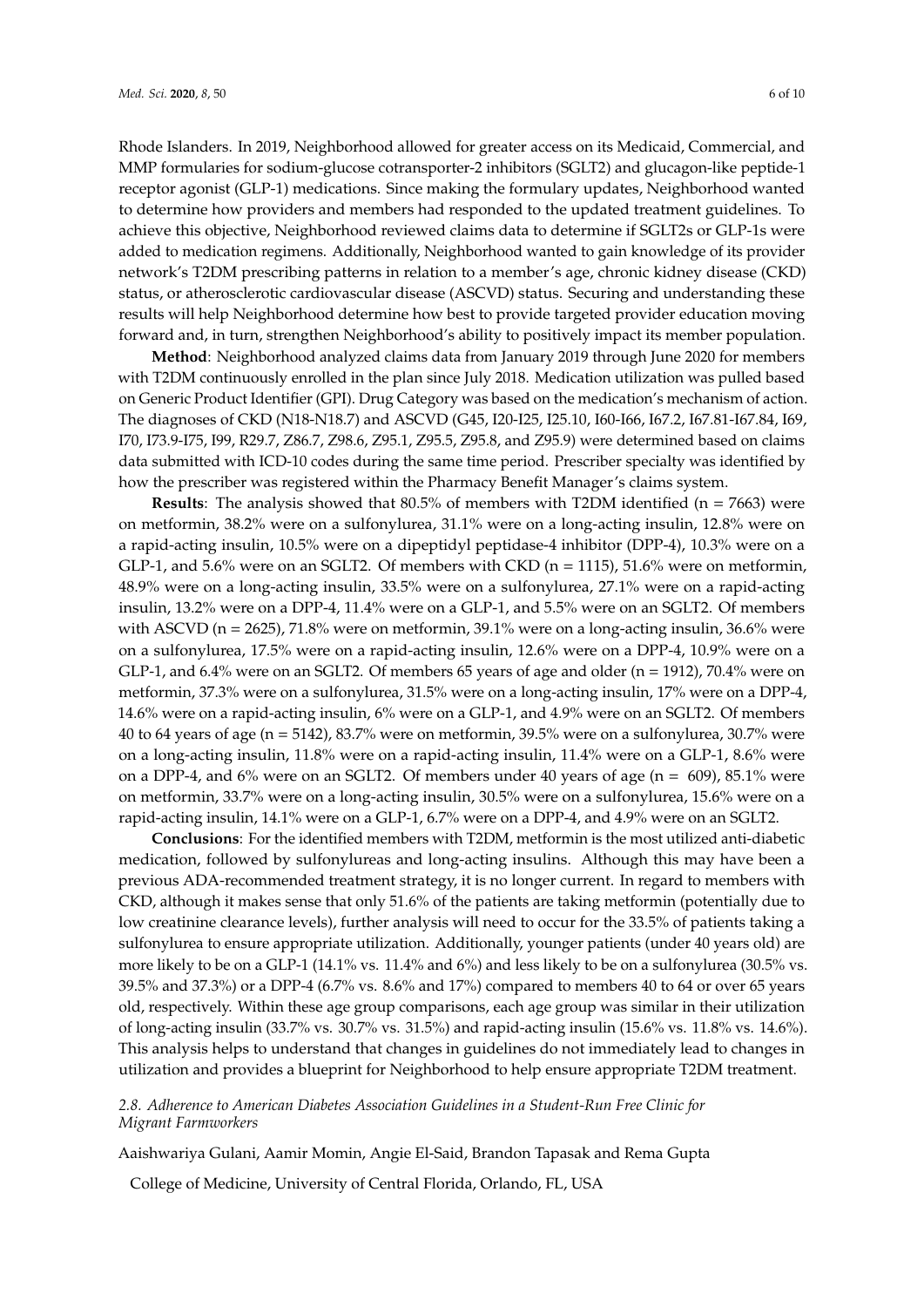**Purpose**: Chronic conditions such as diabetes can prove to be burdens for patients with little to no access to constant healthcare. Such conditions must be monitored to prevent further harm to the patients' wellbeing. Clinics such as the Apopka Farmworkers Clinic provide free care at the Farmworkers' Association of Florida in Apopka four times a year and now biweekly as telehealth. At the clinic, patients visit to receive routine work ups with the internal medicine team, vaccines, and specialized care. Diabetes has been found to be one of the top four most seen conditions at the clinic, the others being obesity, hypertension, and high cholesterol. Such conditions are chronic and should be monitored to prevent adverse outcomes with routine and adequate healthcare, most of which these patients do not receive elsewhere. Thus, by providing care, education, and prescribing lifesaving drugs, the clinic is able to aid these patients with their chronic conditions and prevent further complications. This project looks at how the clinic provides the standard of care (SOC) as dictated by the American Diabetes Association (ADA) for diabetic patients. It aims to reveal adherence to guidelines for these underserved patients, and determine if the free clinic provides them with the same quality of care as our hospital counterparts.

**Method**: The objective of this project is to see if the Apopka Farmworkers Clinic follows our SOC as stated by the ADA. The study conducted will be an analysis of patients presenting with diabetes at the Apopka Farmworkers Clinic from 2018 to 2020. Visits studied will include all clinic visits and telehealth visits conducted during this time period. Measurements at their visits will be retrospectively reviewed to determine the tests that were ordered and noted in charts. Adherence to SOC will be determined based on five criteria set out by the ADA: metabolic control, cardiovascular assessment, complications, lifestyle, and immunizations. Metabolic control covers HbA1c and other glucose measurements, if taken. Cardiovascular assessment includes blood pressure and lipid profile, including LDL, HDL, and triglycerides. Complications include retinopathy, and nephropathy, and others conditions, which should be checked or referred to our specialty clinics when available. The lifestyle component includes exercise monitoring and reporting. Lastly, immunizations determine if the influenza and pneumococcal vaccines have been administered. The variables studied will fall under these categories and include HbA1c, lipid panel tests, blood pressure, demographical information, family histories, immunizations, and specialist evaluations from the clinic visits. A score will be given for each patient's care plan during their visit with one point for each of the five categories listed.

**Results**: The retrospective chart review of 24 diabetic patients revealed an average age of 54.38  $(\hat{A} \pm 13.65)$  years. There were 7 males and 17 female patients observed. The race breakdown was 20.83% Caucasian, 25.00% African American, 20.83% Hispanic, and 29.16% unreported. Further analysis will be conducted to determine patients whose care adhered to all five categories of diabetic monitoring, 4 of the 5 categories, and so on. The category most fulfilled for patient visits will also be noted to determine which area the clinic consistently provides care in, as dictated by the ADA's SOC.

**Conclusions**: These results will aid in aligning our clinic's procedures with the ADA's SOC for patients with diabetes to ensure clinic patients are receiving the same level of care as those at other locations. Results will also show the degree of uncontrolled diabetics present in our free clinic versus the national average based on lab results. We hope to improve the care of diabetic patients entering our clinic through this project by analyzing the current standard of care and comparing ours to the standards set by the ADA. This knowledge will provide information to future clinics and physicians who serve this patient population.

#### *2.9. Cardiovascular Risk Factor in the Sta*ff *of Public Hospital*

Don Gracia Luz, Cabrol Obaid Lorena and Fernádez Natalia

Servicio de Cardiología, Hospital San Martín, Paraná, Entre Ríos, Argentina

**Purpose**: In regard to morbidity and mortality, cardiovascular diseases are the most common causes worldwide. They form part of non-communicable chronic diseases (NCDs) and in Argentina they represent the most prevalent cause of death (39.3%). Smoking, inadequate feeding, physical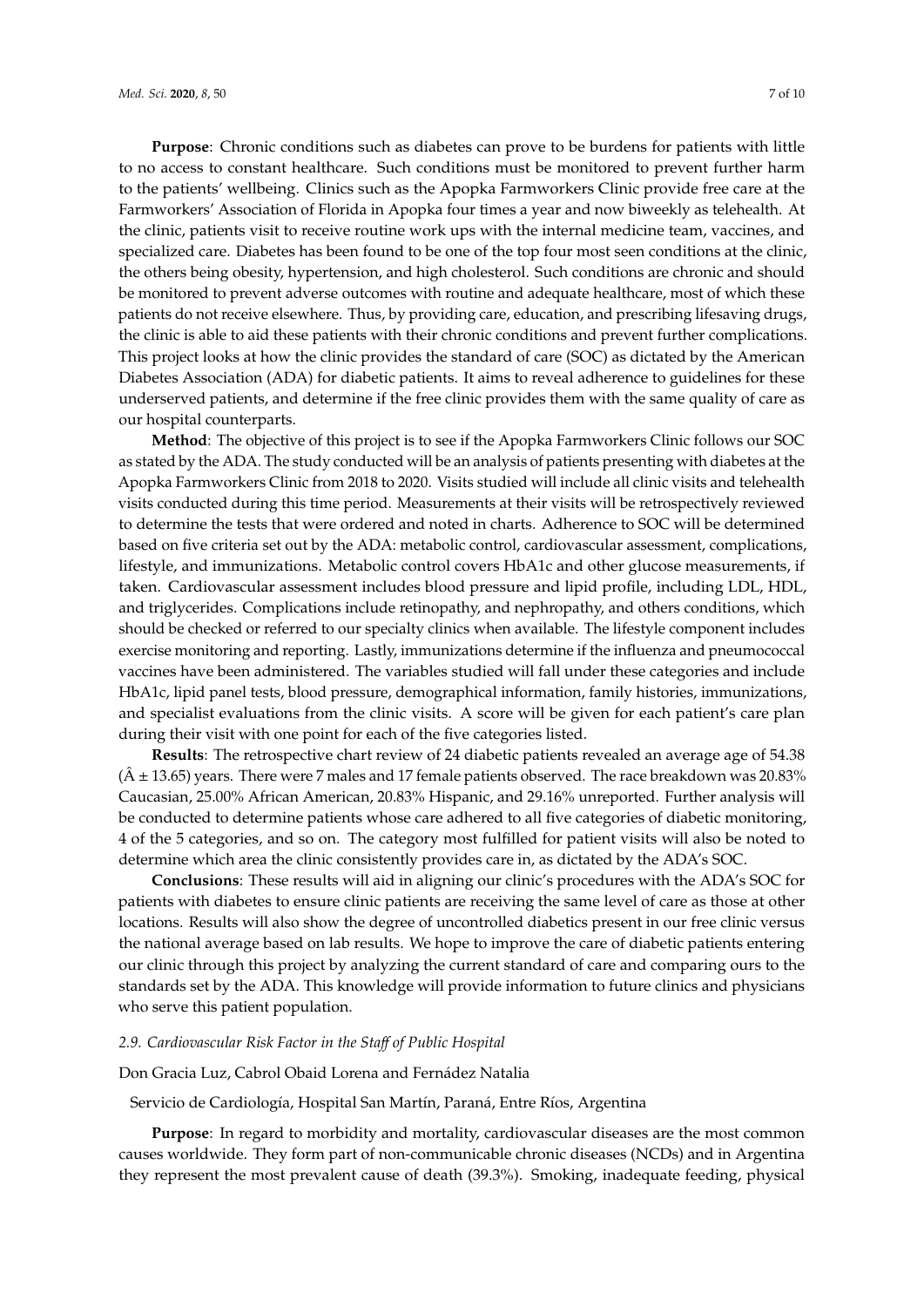inactivity and the harmful use of alcohol are the result of personal and social behavior acquired and influenced by the environment, the availability and promotion of harmful products (tobacco, alcohol, unhealthy food and drinks, with high levels of sugar, fat and salt). These toxic habits such as smoking, or cultural habits such as sedentary lifestyle and other illnesses such as hypertension, dyslipidemia, diabetes, overweight and obesity constitute the risk factors developing cardio-vascular diseases. The object of this study was to assess the current prevalence of cardiovascular risk factors within the staff of the Hospital San Martin of Parana, to carry out a comparison with the previous study in 2014 as well as with the fourth national survey of risk factors (2018) to monitor the evolution of the main risk factors.

**Method**: In total, 400 people were studied through anonymous self-administered surveys. The data required were essential to determine age, sex, size, weight, arterial hypertension or hypotensive treatment, overweight or obesity, sedentary lifestyle, diabetes, dyslipidemia or smoking. Smokers were also asked to complete the Modified Fagestrom Test to value the degree of nicotine dependence. The surveys were answered by health professionals, administrators, nursing staff and general services. The Stata statistical software was implemented for the descriptive analysis of the sample and to prove the hypothesis of difference between risk factors in a previous evaluation and in the national survey. There, the work was carried out with a test of independence and with differences within proportions.

**Results**: Proportionally, 65% of this sample corresponds to women and 35% to men; 53% of this sample is within the 20–40-year-old range; 3% is 61 years old or over; and the rest (44%) are between 41 and 60 years old. Prevalence of arterial hypertension represented 17%, while overweight and obesity accounted for 51%. Sedentary lifestyle was observed in 52% of the surveyed people. Diabetes prevalence was 7% while 15% presented dyslipidemia antecedents. Smoking prevalence corresponded to 27%, 63% denoted low dependence on nicotine and only 7% of the same group presented high dependence. In regard to the relation between risk and sex factors, there was a greater prevalence of obesity and smoking in men. The group aged 61 and over presented a prevalence in all risk factors except in obesity at which there is a higher prevalence in the 41–50-year-old group. In respect of the younger ones (20–40 years old) the most notable risk factors were sedentary lifestyle and smoking. Comparing the evaluation carried out in 2013 over a sample of 448 people of similar distribution regarding sex and age, sedentary lifestyle was the most different factor corresponding to 35% in 2013, against 52% at present. A comparison of these results with those of the national survey concluded that sedentary lifestyle and overweight /obesity were the most prevalent; though in a smaller percentage, a higher percentage of smokers than in the National survey (28% vs. 22.2%) was observed, as was a lesser prevalence of hypertension, dyslipidemia, and diabetes in hospital population.

**Conclusions**: The risk factors mentioned before were compared in regards to the previous study carried out in 2014, all with a 5% level of significance and it was statistically proved that there had been an increase in sedentary lifestyle which went from 35% to 52% (value  $p = 0.000001$ ). The remaining risk factors showed insignificant statistical differences, thus, no variation existed. The p values obtained were: obesity ( $p = 0.21$ ), hypertension ( $p = 0.71$ ), diabetes ( $p = 0.37$ ) smoking ( $p = 0.20$ ) and dyslipidemia  $(p = 0.17)$ . Concerning the last sample considered, a test of independence was done to determine if the risk factors depended on sex and age. The conclusion was that there exists independence with a value  $p = 0.3362$  for sex and dependence for age ( $p < 0.001$ ). When carrying out a test of the hypothesis of proportions, equality of prevalence was demonstrated in hypertension, sedentary lifestyle, diabetes and dyslipidemia with p values of 0.88, 0.76, 1.00 and 0.08, respectively, according to sex. Obesity and smoking are statistically different for sex. The differences between the average of national surveys and those carried out at Hospital San Martín (HSM) were statistically proved in terms of hypertension, dyslipidemia, overweight /obesity and diabetes factors. The first two factors showed values inferior to 0.0000001, while overweight/obesity and diabetes had p values of 0.003. The other two factors (sedentary lifestyle and smoking) cannot prove to be different from the national media attained in the surveys. Upon the analysis of the results, it can be stated that the factor prevalence favoring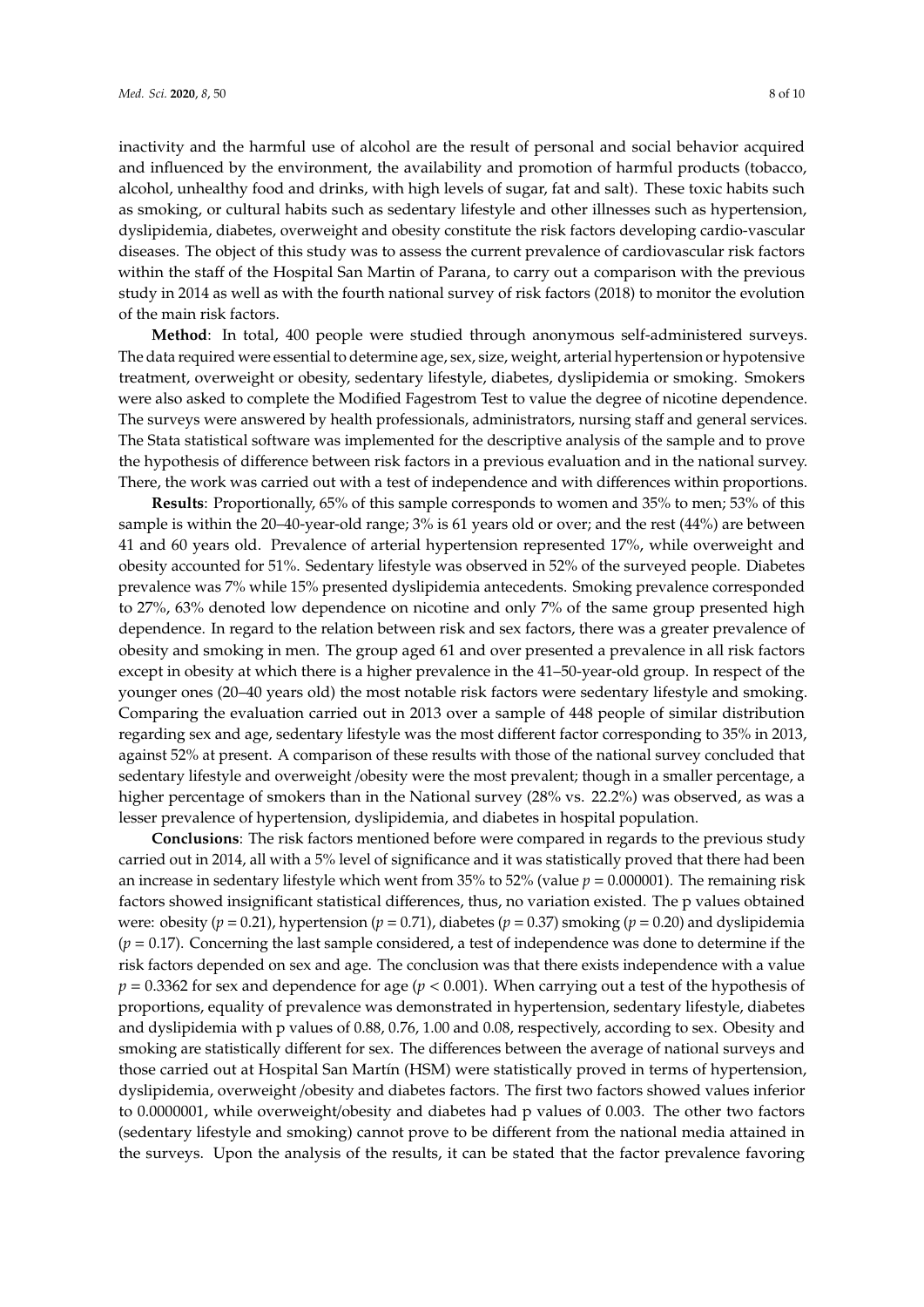cardiovascular diseases has kept similar levels with time while sedentary lifestyle and overweight /obesity have augmented.

*2.10. Sex and Age-Based Di*ff*erences in Fasting HOMA-IR among Patients with Mild to Moderate Myalgic Encephalomyelitis*/*Chronic Fatigue Syndrome: Novel Approach to Glucose*/*Insulin Anomalies in ME*/*CFS*

Rahaf Al Assil  $^1$ , Donald Lewis  $^2$  and Neil McGregor  $^2$ 

- <sup>1</sup> University of British Columbia, Vancouver, BC, Canada
- <sup>2</sup> University of Melbourne, Melbourne, Victoria, Australia

**Purpose**: Glucose and insulin anomalies have been identified in subjects with defined Myalgic Encephalomyelitis/Chronic Fatigue Syndrome (ME/CFS). A few studies have assessed the plasma glucose and insulin levels and found a higher likelihood of insulin-induced hypoglycemia and insulin resistance in ME/CFS patients compared to healthy controls. We examined the differences in plasma glucose and insulin trends among sex and age groups, the incidence rate of insulin-induced hypoglycemia, and the association between sex and age and insulin resistance in patients with mild to moderate ME/CFS.

**Method**: We performed a retrospective analysis of data from CFS Discovery Clinic Melbourne, Australia. The independent variables of interest were age and sex. The primary outcomes were (1) repeated measures of plasma glucose and insulin at 0, 30, 60 min of the Homeostatic Model Assessment of Insulin Resistance (HOMA-IR), and (2) insulin resistance defined as fasting HOMA-IR > 2. The incidence rate of insulin-induced hypoglycemia was reported. After adjusting for Body Mass Index (BMI), we reported the standard errors (SEM) and p values of plasma glucose and insulin trends using a multivariable mixed-effect linear regression model and odds ratios for insulin resistance using a multivariable logistic regression model.

**Results**: We included 1108 patients in our analysis; 72% were females, 10% were young (less than 18 years old), 44% had BMI  $\geq$  25, and 35% had insulin resistance. At 60 min, 155 (20%) of 775 patients had insulin-induced hypoglycemic response (mean = 4 mmol/L) compared to their fasting glucose (mean = 4.6 mmol/L). Of those, 75% were females. In the adjusted mixed-effect linear regression, plasma glucose trends were (β, 0.36; SEM, 0.1;  $p = 0.0003$ ) higher in males compared to females, whereas plasma insulin trends differences were non-significant. Plasma insulin trends were (β, −0.14, SEM, 0.03; *p* < 0.0001) lower in >18-year-old patients compared to those < 18 years old, whereas plasma glucose trend differences were non-significant. Young age (adjusted OR 4.42; 95% CI 2.40 to 8.14) and males (adjusted OR 1.27; 95% 1.03 to 1.48) were both associated with higher odds of insulin resistance.

**Conclusions**: In patients with mild to moderate ME/CFS, males and patients who are < 18 years old had higher odds of insulin resistance than others. Females predominantly developed insulin-induced hypoglycemic response at 60 min. Sex- and age-based differences in glucose/insulin anomalies may exist in ME/CFS patients and may be a target for genetic susceptibility and personalized diagnosis and management in ME/CFS patients.

#### *2.11. Impact of a Multidisciplinary Diabetes Care Team in Primary Care Settings on Glycemic Control*

Nicole Handlow  $^1$ , Brittany Nolton  $^1$ , Sarah Winter  $^1$ , Cynthia Wessel  $^1$  and Jennifer Pennock  $^2$ 

- <sup>1</sup> Allegheny General Hospital Department of Pharmacy Services, Pittsburgh, PA, USA
- <sup>2</sup> Allegheny Health Network, Pittsburgh, PA, USA

**Purpose:** A multidisciplinary team approach to diabetes management involves various healthcare members to optimize patient outcomes. However, there are limited studies that look at the effect of a multidisciplinary team on diabetes outcomes outside of endocrinology services. This study aimed to evaluate the impact of a primary care multidisciplinary team on glycemic control and additional risk reduction during a 12-week diabetes program.